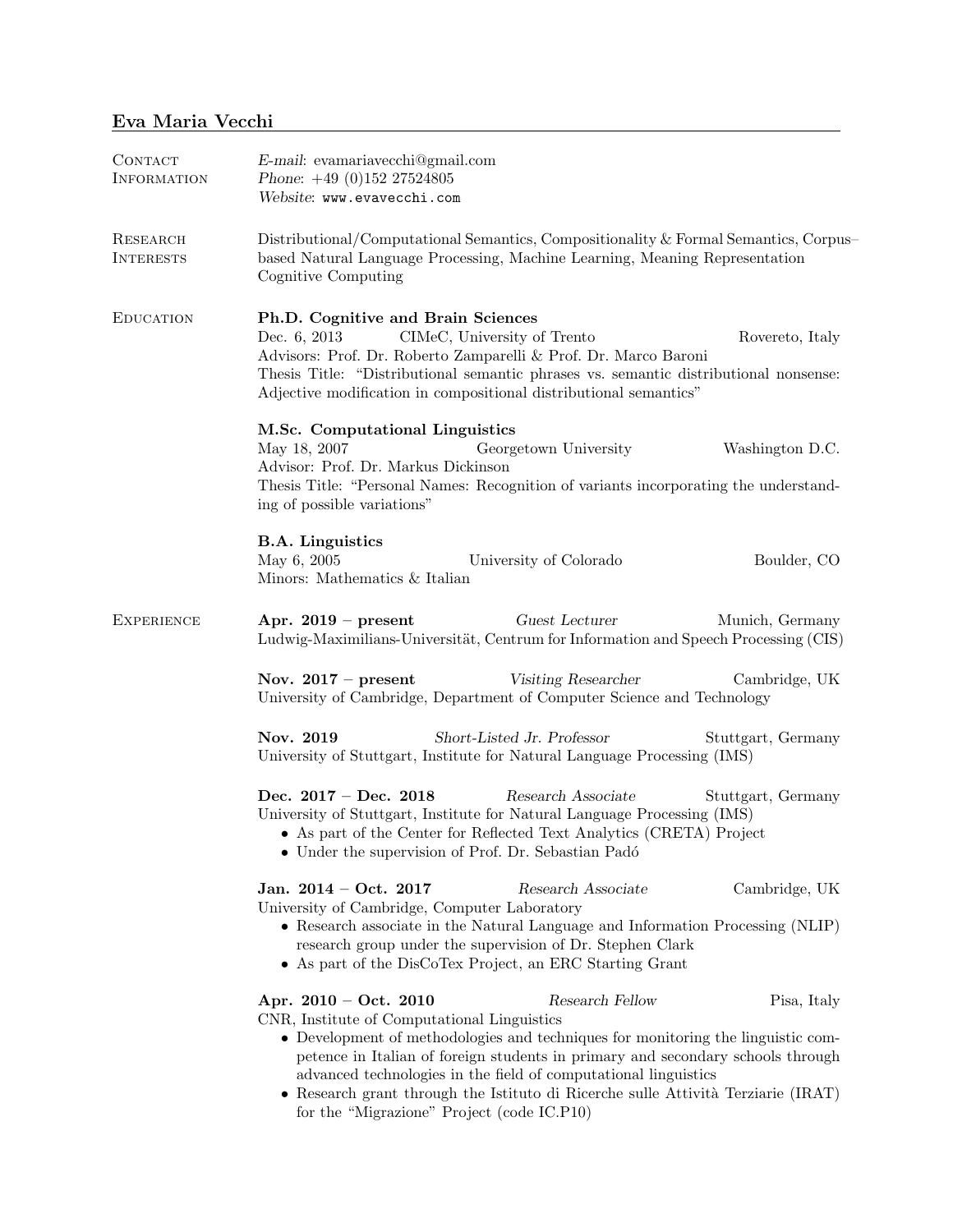• Under the supervision of Dr. Simonetta Montemagni (as a result of collaboration between the IRAT and the Institute of Computational Linguistics).

## Oct. 2009 – Mar. 2010 Research Fellow Pisa, Italy

Univeristy of Pisa, Department of Computer Science

- Design and development of a toolkit for extracting and structuring linguistic knowledge from websites of Italian culture through the use of linguistic and computational technologies
- Development of an Italian FrameNet resource through full–text annotation of open–domain corpora in Italian
- As part of the FIRB project "Integrated services platform for the semantic and multilingual access to Italian cultural content on the web" (Year 2007 Protocol: RBNE07C4R9)

## May 2008 – Sept. 2009 Research Fellow Pisa, Italy

University of Pisa, Department of Computer Science

- Design and development of a system for the automatic morpho-syntactic, syntactic dependency and semantic annotation of Italian texts
- Research grant "Annotated corpus of the Italian language" under the project "Analysis of texts for the Semantic Web and Question Answering (SemaWiki, conv. 119/06)"

| $2005 - 2007$         | Information Systems Engineer | McLean. VA |
|-----------------------|------------------------------|------------|
| The MITRE Corporation |                              |            |

The MITRE Corporation

- Design and evaluation of systems of transliteration and name variant matching
- Development of a taxonomy for multilingual, multicultural and transliteral variants of personal names for a semi-supervised approach to name variant recognition
- Annotation of personal names in parallel English–Chinese news texts for the development of a cross-lingual Named Entity Recognition system
- Under the direction of Dr. Keith Miller and Dr. Philip S. Barry
- In collaboration with The Identity Matching Lab under the TSA and TSC

|              | $2005 - 2006$                                                                           | Research Assistant                                                                     | Washington, D.C.      |  |  |
|--------------|-----------------------------------------------------------------------------------------|----------------------------------------------------------------------------------------|-----------------------|--|--|
|              | Federation of American Scientists                                                       |                                                                                        |                       |  |  |
|              |                                                                                         | • Question-Answering system for biomedical computer game, "Immune Attack"              |                       |  |  |
|              |                                                                                         | • Under the project funded by the NSF (Grant No. 0427827)                              |                       |  |  |
| TEACHING     | <b>Embeddings in NLP Tasks</b>                                                          |                                                                                        |                       |  |  |
|              | University of Stuttgart, IMS                                                            | DGfS/CL Fall School                                                                    | Sept. $9-13$ , $2019$ |  |  |
|              | Lexicon, Syntax, Semantics II: Modeling Meaning                                         |                                                                                        |                       |  |  |
|              | Ludwig-Maximilians-Universität, CIS                                                     |                                                                                        | April–July 2019       |  |  |
|              |                                                                                         | SCHOLARSHIPS AND Oct. $2014 - \text{Oct. } 2017$ University of Cambridge               | Cambridge, UK         |  |  |
| RECOGNITIONS | Granted Post-Doctoral By-Fellowship at Churchill College                                |                                                                                        |                       |  |  |
|              |                                                                                         | Nov. $2010 - Dec. 2013$ University of Trento                                           | Rovereto, Italy       |  |  |
|              | Granted scholarship for Doctoral studies at the Center for Mind/Brain Sciences          |                                                                                        |                       |  |  |
|              | Mar. 2010                                                                               | University of Pisa                                                                     | Pisa, Italy           |  |  |
|              | Granted a diploma of Laurea Specialistica in Informatica Umanistica (class $24L/D$ ) of |                                                                                        |                       |  |  |
|              |                                                                                         | the order of the Italian University by Prof. Vincenzo Ambriola (n. 0003537)            |                       |  |  |
|              | Mar. 2010                                                                               | University of Pisa                                                                     | Pisa, Italy           |  |  |
|              |                                                                                         | Granted a diploma of Laurea Triennale in Informatica Umanistica (class 5) of the order |                       |  |  |
|              |                                                                                         | of the Italian University by Prof. Vincenzo Ambriola (n. 0003532)                      |                       |  |  |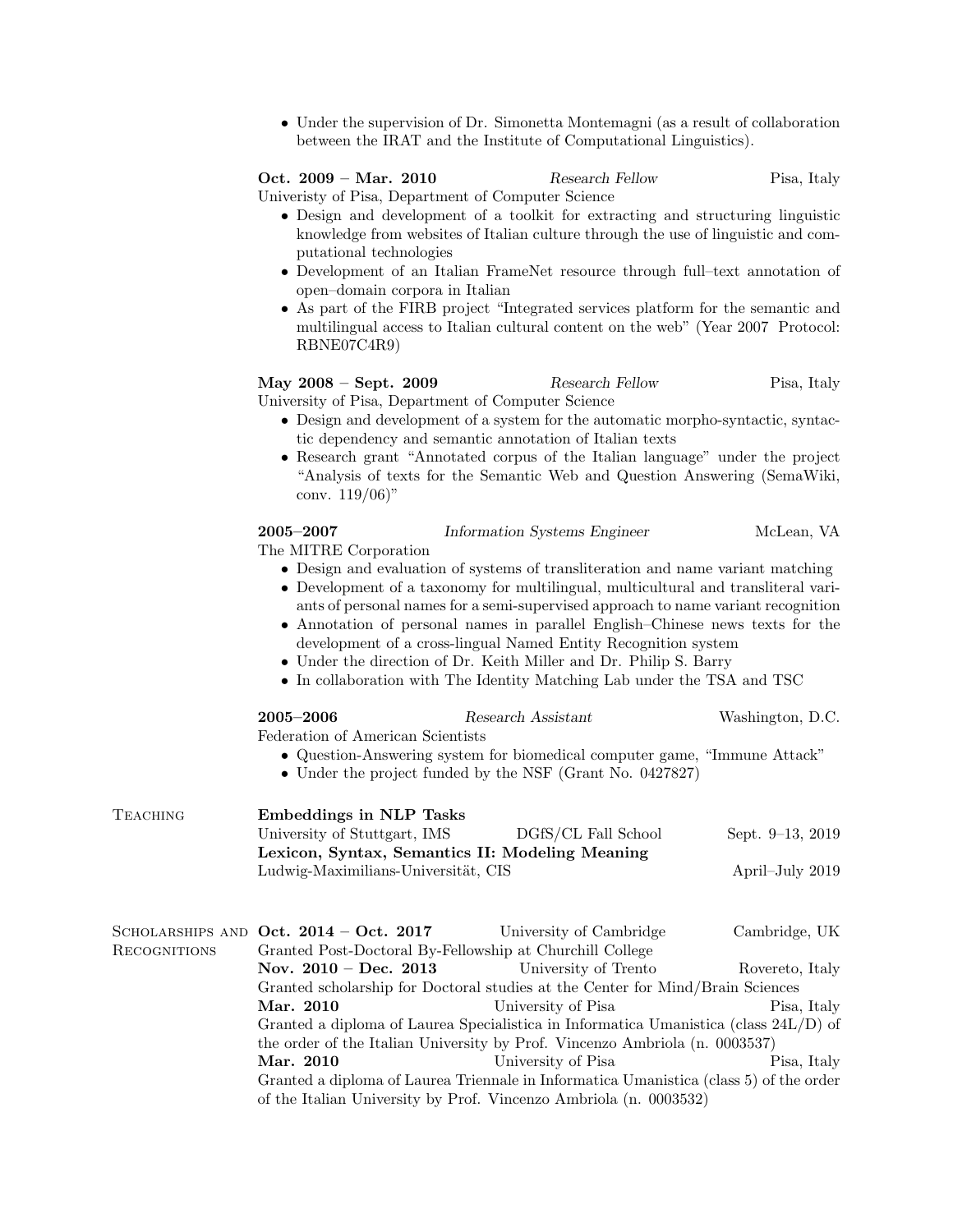| AWARDS                                       | Honorable Mention Best Paper Award EMNLP 2015<br>Best oral presentation CIMeC Doctoral School Day<br>$1^{st}$ place in the Part-of-Speech Tagging (Open Task), EVALITA 2009<br>$3^{rd}$ place in the Part-of-Speech Tagging (Closed Task), EVALITA 2009                                                                                                  | Sept. 2015<br>Sept. 2012<br>Dec. 2009<br>Dec. 2009 |  |  |
|----------------------------------------------|----------------------------------------------------------------------------------------------------------------------------------------------------------------------------------------------------------------------------------------------------------------------------------------------------------------------------------------------------------|----------------------------------------------------|--|--|
| PARTICIPATION IN<br>GRANT-FUNDED<br>RESEARCH | Center for Reflected Text Analytics (CRETA), German Federal Ministry for Ed-<br>ucation and Research (BMBF) within the research programme eHumanities (nr. 01UG1601)<br>Distributional Compositional Semantics for Text Processing (DisCoTex),<br>European Research Council project (nr. 306920)                                                         |                                                    |  |  |
|                                              | Compositional Operations in Semantic Space (COMPOSES), European Re-<br>search Council project (nr. 283554)<br>"Migrazione" Project, Department of Cultural Identity, Italy (code IC.P10)<br>Integrated services platform for the semantic and multilingual access to<br>Italian cultural content on the web, Fondo per gli Investimenti della Ricerca di |                                                    |  |  |
|                                              | Base (FIRB) Project (Year 2007 Protocol: RBNE07C4R9)<br>Analysis of texts for the Semantic Web and Question Answering (SemaWiki),<br>Fondazione Cassa di Risparmio di Pisa (conv. 119/06)<br>Building Biologically Based Immune System Simulations for Education and<br>Training, National Science Foundation (Grant No. 0427827)                        |                                                    |  |  |
| <b>PUBLICATIONS</b>                          | Journal Papers:<br>E.M. Vecchi, M. Marelli, R. Zamparelli and M. Baroni. 2017. Spicy adjectives<br>and nominal donkeys: Capturing semantic deviance using compositionality in<br>distributional spaces. Cognitive Science $1-35$ . DOI: $10.1111/\text{cogs}.12330$ .                                                                                    |                                                    |  |  |
|                                              | A. Herbelot and E.M. Vecchi. 2016. Many speakers, many worlds: Interannotator<br>variations in the quantification of feature norms. Linguistic Issues in Language<br>Technology $13(2):37-57$ .                                                                                                                                                          |                                                    |  |  |
|                                              | Proceedings:<br>L. Rimell and E.M. Vecchi (2016). SLEDDED: A Proposed Dataset of Event De-<br>scriptions for Evaluating Phrase Representations. In Proceedings of the 2016<br>ACL Workshop on Evaluating Vector Space Representations for NLP (RepEval<br>2016). Berlin, Germany.                                                                        |                                                    |  |  |
|                                              | A. Herbelot and E.M. Vecchi (2015). Building a shared world: Mapping distribu-<br>tional to model-theoretic semantic spaces. In Proceedings of the 2015 Confer-<br>ence on Empirical Methods in Natural Language Processing. Lisbon, Portugal.<br>**Honorable Mention for Best Paper Award**                                                             |                                                    |  |  |
|                                              | L. Făgărășan, E.M. Vecchi, and S. Clark (2014). From distributional semantics to<br>feature norms: Grounding semantic models in human perceptual data. NIPS<br>Learning Semantics Workshop 2014. Montreal, Canada.                                                                                                                                       |                                                    |  |  |
|                                              | <b>E.M. Vecchi</b> , R. Zamparelli, and M. Baroni (2013). Studying the recursive be-<br>haviour of adjectival modification with compositional distributional semantics.<br>In Proceedings of the 2013 Conference on Empirical Methods in Natural Lan-<br>guage Processing, Seattle, WA.                                                                  |                                                    |  |  |
|                                              | A. Lazaridou, E.M. Vecchi and M. Baroni (2013). Fish transporters and miracle<br>homes: How compositional distributional semantics can help NP parsing. In<br>Proceedings of the 2013 Conference on Empirical Methods in Natural Language<br>Processing, Seattle, WA.                                                                                    |                                                    |  |  |
|                                              | <b>E.M. Vecchi</b> , R. Zamparelli, and M. Baroni (2013). Compositionnaliteé en sémantique<br>distributionnelle et ordonnancement des adjectifs. In Actes de MIXEUR 2013:                                                                                                                                                                                |                                                    |  |  |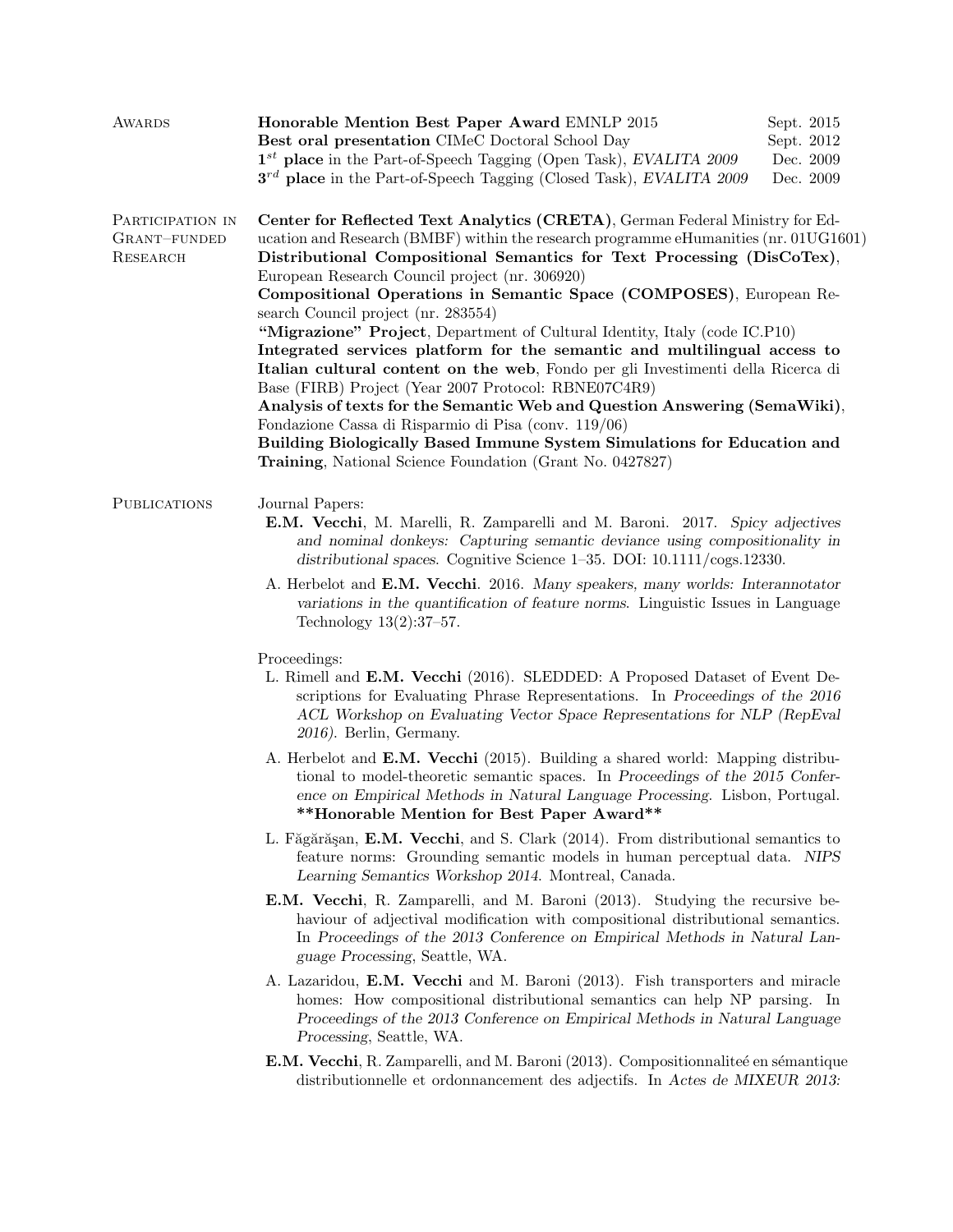Méthodes mixtes pour l'analyse syntaxique et sémantique du français, pages 99-102, Les Sables dOlonne, France.

- G. Boleda, E.M. Vecchi, M. Cornudella and L. McNally (2012). First–order vs. higher–order modification in distributional semantics. In Proceedings of the Joint Conference on EMNLP. Jeju, Korea.
- E.M. Vecchi, M. Baroni and R. Zamparelli (2011). (Linear) maps of the impossible: Capturing semantic anomalies in distributional space. In Proceedings of the ACL Distributional Semantics and Compositionality Workshop. Portland, Oregon.
- A. Lenci, S. Montemagni, E.M. Vecchi, G. Venturi (2011). Enriching the ISST-TANL Corpus with Semantic Frames. EVALITA 2011. Rome, Italy.
- G. Attardi, S. Dei Rossi, F. Dell'Orletta, E.M. Vecchi (2009). The Tanl Named Entity Recognizer at Evalita 2009. In Proceedings of the 2nd Special Issue on EVALITA 2009. Reggio Emilia, Italy.
- G. Attardi, A. Fuschetto, F. Tamberi, M. Simi, E.M. Vecchi (2009). Experiments in tagger combination: arbitrating, guessing, correcting, suggesting. In Proceedings of the 2nd Special Issue on EVALITA 2009. Reggio Emilia, Italy.
- G. Venturi, A. Lenci, S. Montemagni, E.M. Vecchi, M.T. Sagri, D. Tiscornia, T. Agnoloni (2009). Towards a FrameNet Resource for the Legal Domain. In the 3rd Workshop on Legal Ontologies and Artificial Intelligence Techniques joint with 2nd Workshop on Semantic Processing of Legal Text. (LOAIT 2009). Barcelona, Spain.
- K. Miller, M. Arehart, C. Ball, J. Polk, A. Rubenstein, K. Samuel, E. Schroeder, E.M. Vecchi, C. Wolf (2008). An Infrastructure, Tools and Methodology for Evaluation of Multicultural Name Matching Systems. In Proceedings of the Sixth International LREC. Marrakech, Morocco.
- Invited Talks University of Cambridge LTL Seminar Series May 11, 2017 Building a True Semantic World: Generalizing set-theoretic semantics in vector spaces Ludwig Maximilians University (LMU) CIS Seminar Series Nov. 29, 2016 Building a True Semantic World: Generalizing set-theoretic semantics in vector spaces University of Edinburgh ILCC Seminar Series May 23, 2014 Adjective modification in compositional distributional semantics University of Stuttgart IMS Seminar Series Jan. 20, 2014 Distributional semantic phrases vs. semantic distributional nonsense
- NLP EDITOrial/Committee **ACTIVITIES** ACL 2019/2020 Program Committee \*SEM 2013/2014/2015/2016/2017/2019 Program Committee IWCS 2013/2017/2019 Program Committee Repl4NLP 2018/2019/2020 Program Committee ACL 2018 Workshops Co-Chair Journal of Natural Language Engineering, Special Issue on meaning representations, Guest Editorial Board EACL 2017 Program Committee EMNLP 2017 Program Committee NAACL HLT 2016 Program Committee COLING 2014/2016 Program Committee DSALT 2016 Program Committee SSST 2014 Workshop Co-Organizer ACL 2014 SRW Program Committee RANLP 2013 SRW Program Committee ACL 2013 SRW Workshop Co-Chair